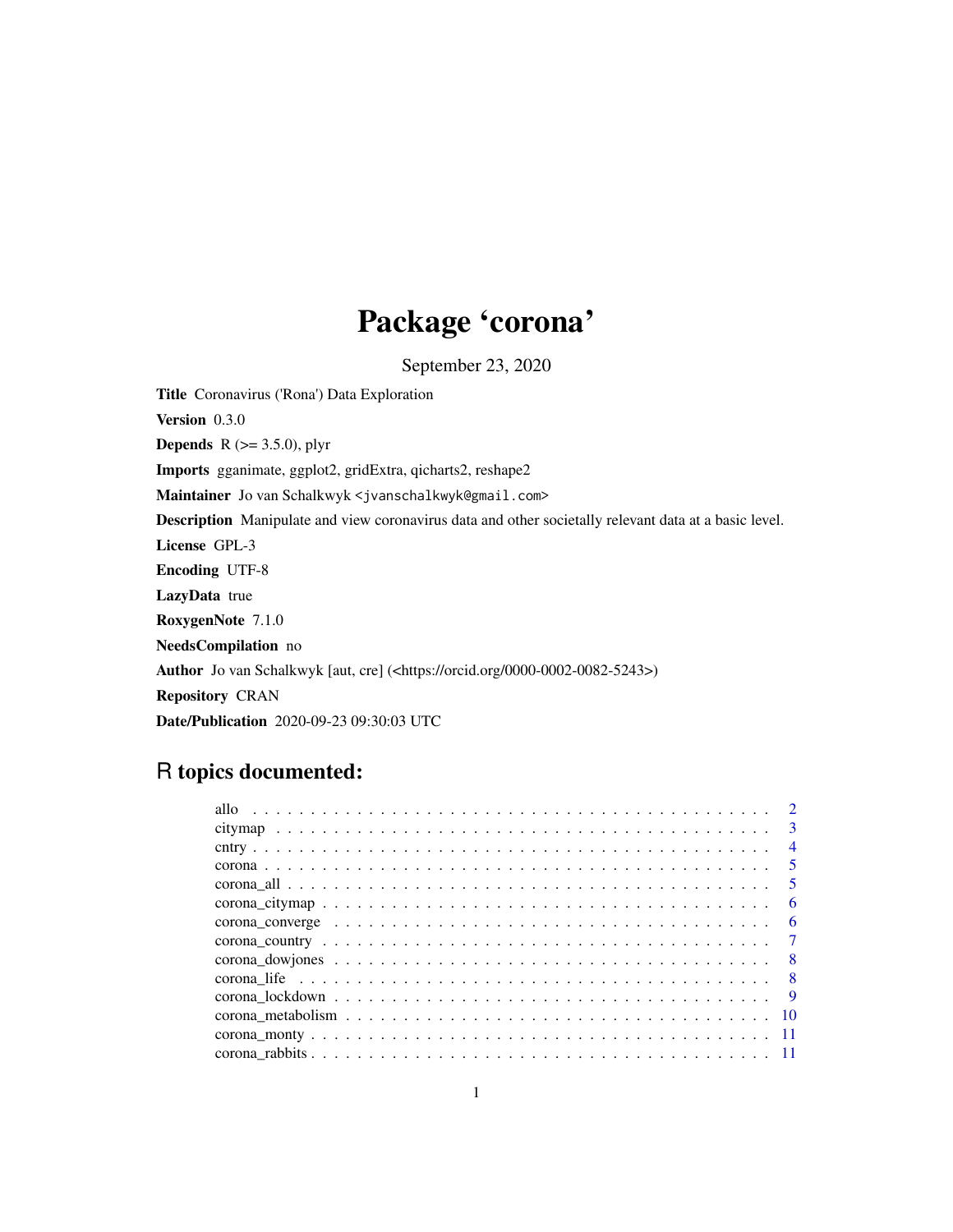<span id="page-1-0"></span>

| Index | 19 |
|-------|----|

allo *Allometric scaling data.*

#### Description

Used to introduce power laws.

#### Usage

allo

#### Format

A data frame with 455 rows.

Species

Mass

**Temperature** 

MR Metabolic rate

AvgMass

Q10SMR

Reference

#### Source

<https://royalsocietypublishing.org/doi/suppl/10.1098/rsbl.2005.0378>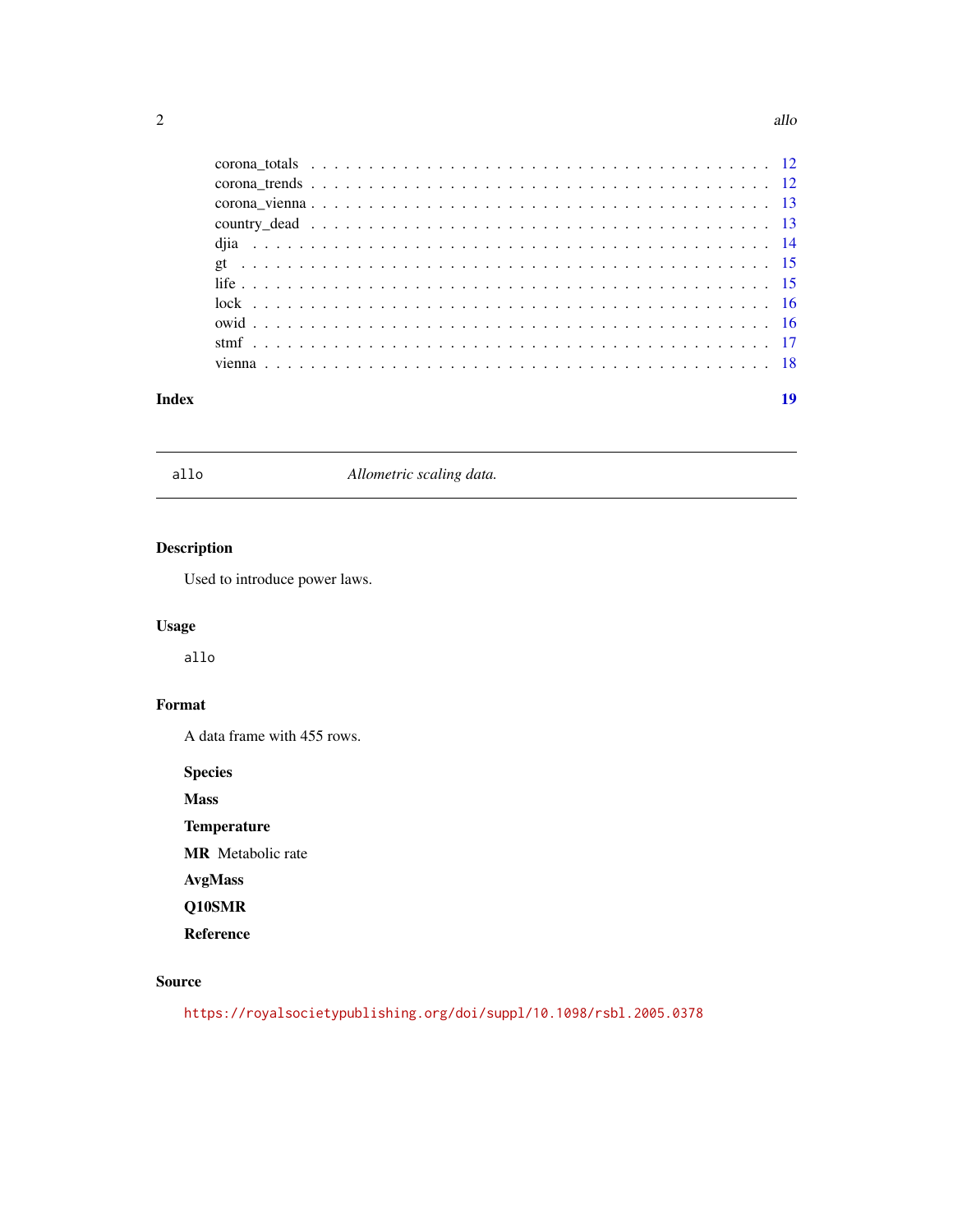<span id="page-2-0"></span>

These are a bit unusual in that each country has a column.

#### Usage

citymap

#### Format

A data frame with 108 rows.

Date

Australia

Austria

Belgium Brazil

Canada

Denmark

France

**Germany** 

Italy

Japan

Mexico

**Netherlands** 

Portugal

Russia

Singapore

South.Korea

Spain

Sweden

**Turkey** 

United.Kingdom

United.States

#### Source

<https://citymapper.com/cmi/about>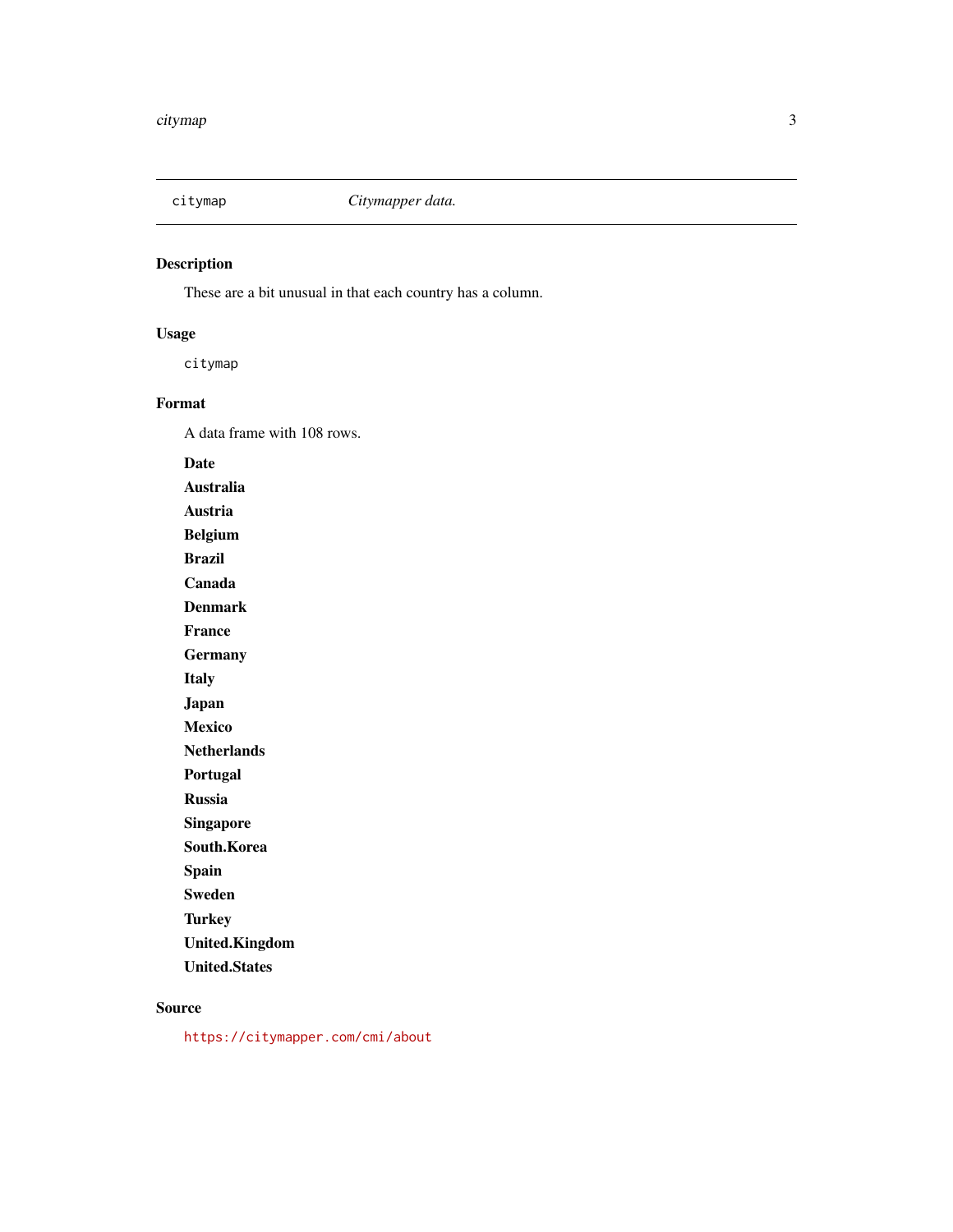<span id="page-3-0"></span>Country data from Our World In Data.

#### Usage

cntry

#### Format

A data frame with 17,013 rows (current)

iso\_code ISO 3-letter country code location Text name of country population continent population\_density median\_age aged\_65\_older aged\_70\_older gdp\_per\_capita extreme\_poverty cvd\_death\_rate diabetes\_prevalence female\_smokers male\_smokers handwashing\_facilities hospital\_beds\_per\_thousand life\_expectancy alias Alias country name, shorter lowstart Start of 'summer' viral respiratory low lowend End of respiratory low. Sketchy at present.

#### Source

<https://github.com/owid/covid-19-data/tree/master/public/data> and [https://www.ncb](https://www.ncbi.nlm.nih.gov/pmc/articles/PMC4847850/)i. [nlm.nih.gov/pmc/articles/PMC4847850/](https://www.ncbi.nlm.nih.gov/pmc/articles/PMC4847850/)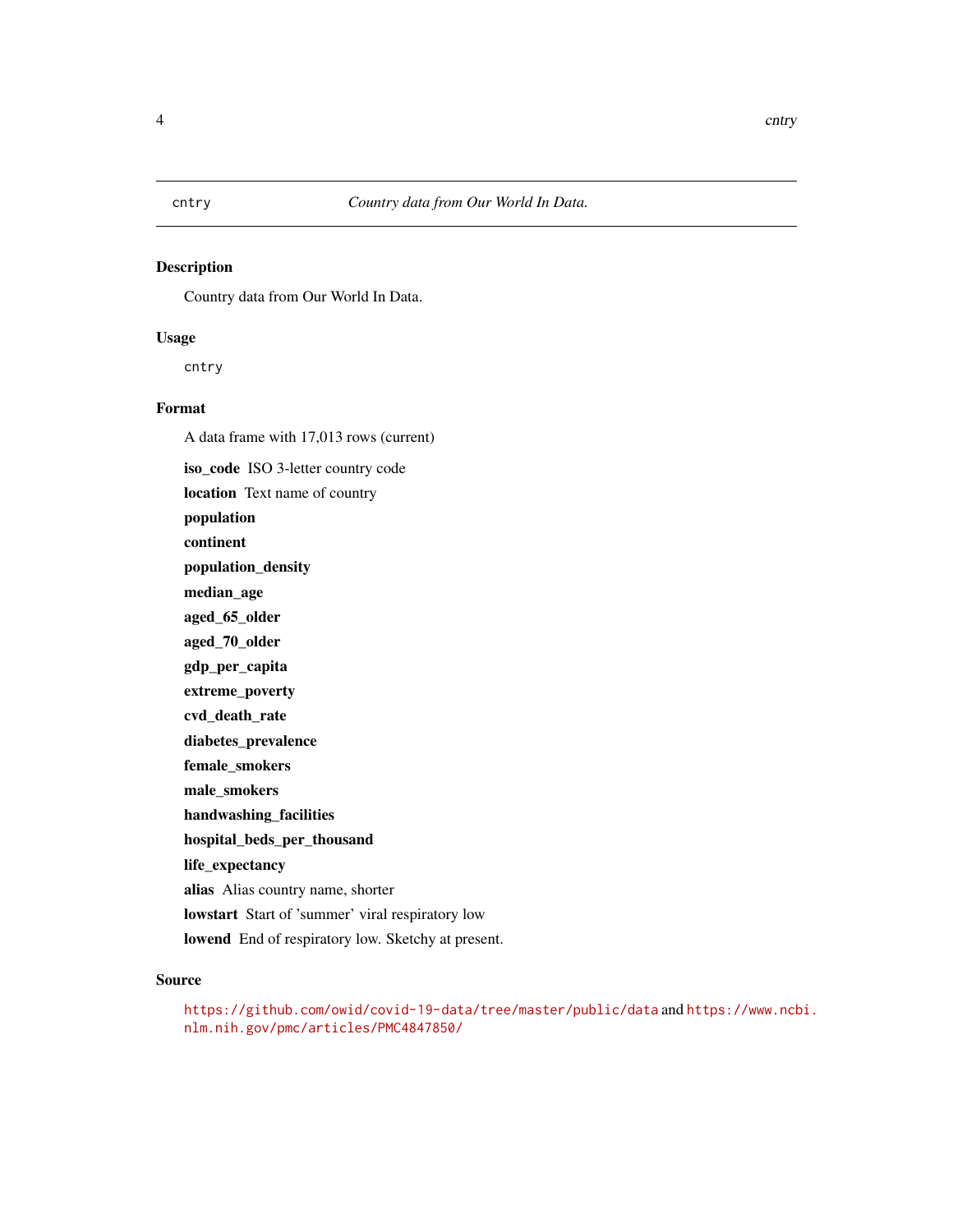<span id="page-4-0"></span>Try ?corona for help. For most functions, saying pdf=TRUE will write a PDF to images/. If you wish to print to PDF, you need to setwd() to a directory that contains an images/ directory that can be written to, or this will fail. Individual examples are also available. Try e.g. ?corona\_rabbits or ?corona\_country The results of corona\_life() will depend on how your system handles animated GIF files.

#### Usage

corona()

#### Examples

```
corona_rabbits ( )
corona_monty ( )
corona_country ('France')
corona_vienna ( )
corona_totals ( )
country_dead ( )
corona_converge ( )
corona_metabolism ( )
corona_citymap ( )
corona_dowjones ( )
```
corona\_all *Generate all Figures*

#### Description

For the book 'Rona' (printing to PDF) work through and generate PDFs for all examples.

#### Usage

corona\_all()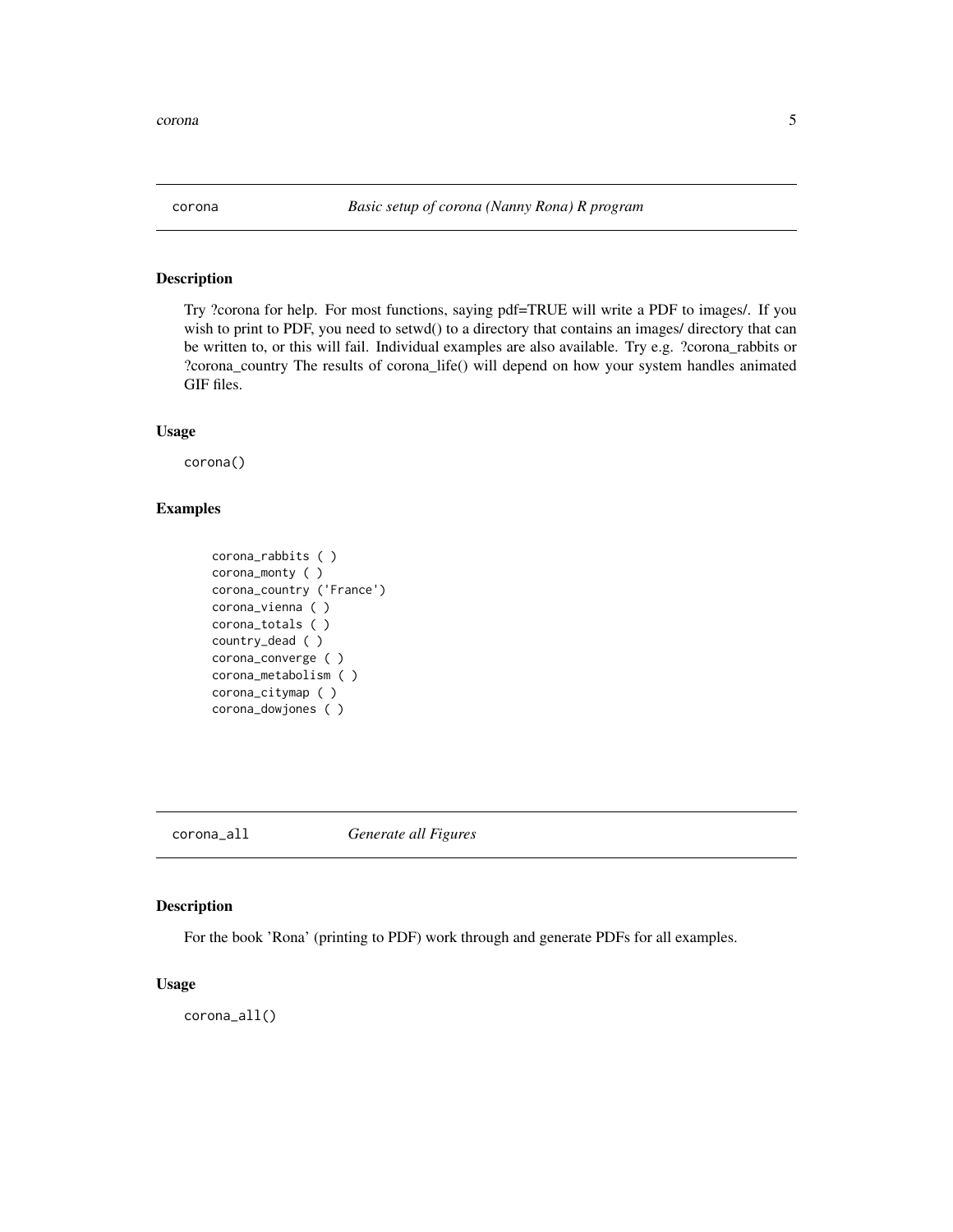<span id="page-5-0"></span>

Requires ggplot2, plyr and the data frames lock, owid, citymap. Multiple, select frames are plotted.

#### Usage

```
corona_citymap(pdf = FALSE, FewCities = NULL, cols = 4)
```
#### Arguments

| pdf       | $=$ TRUE writes to PDF, default FALSE                                  |
|-----------|------------------------------------------------------------------------|
| FewCities | $\alpha$ c() list of city names from the city options. Default is all. |
| cols      | Number of columns in output, default is 4                              |

#### Examples

corona\_citymap(cols=4);

corona\_converge *Create various statistical distributions*

#### Description

Build a normal or log-normal distribution from simple components. Large numbers e.g. n=1e6 will take some time to run.

#### Usage

```
corona_converge(
  n = 1e+05,
  method = "add",
  runs = 7.
  pdf = FALSE,
  xscale = 1,
  bins = 64,
  log = FALSE
\mathcal{E}
```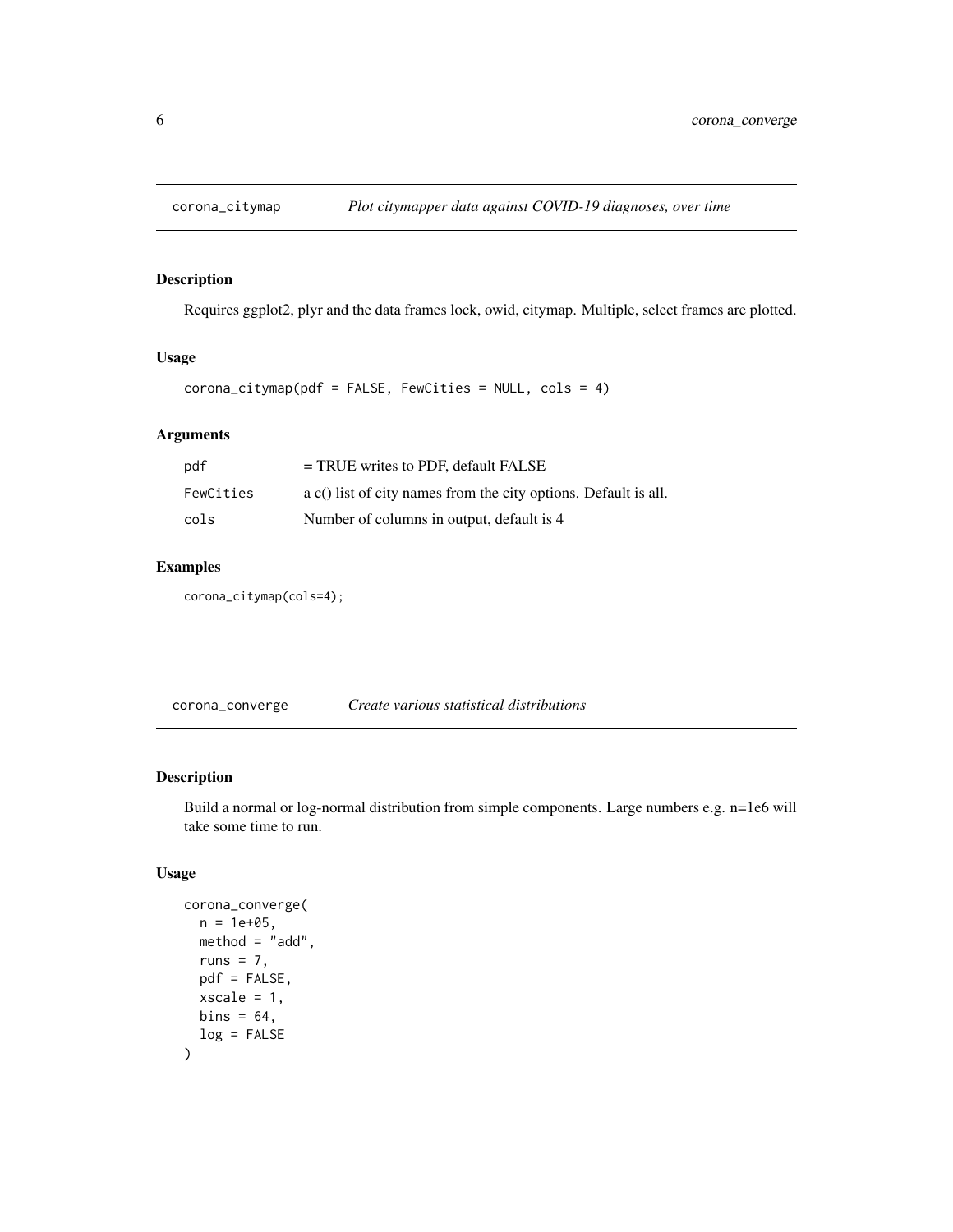#### <span id="page-6-0"></span>corona\_country 7

#### Arguments

| n      | is the number of samples                                         |
|--------|------------------------------------------------------------------|
| method | is either 'multiply' or 'add'                                    |
| runs   | number of iterations (default 7)                                 |
| pdf    | defaults to FALSE                                                |
| xscale | a scaling factor, can use values $< 1.0$ to magnify (x) e.g. 0.4 |
| bins   | defaults to 64                                                   |
| log    | take logarithm of values (for 'multiply')                        |

#### Examples

```
corona_converge( n=10000, method='multiply', xscale=0.4, bins=128, runs=5 )
```

| corona_country | Plot time course of coronavirus case incidence and deaths for one |
|----------------|-------------------------------------------------------------------|
|                | country                                                           |

#### Description

The daily case rate is also shown as a smoothed curve. The smoothed death incidence is MULTI-PLIED x5 to highlight its relationship to the incidence curve. See grown-up documentation (LyX)

#### Usage

```
corona_country(country, pdf = FALSE, smooth = TRUE, deaths = TRUE)
```
#### Arguments

| country | : no default                                                                                                                                                                                   |
|---------|------------------------------------------------------------------------------------------------------------------------------------------------------------------------------------------------|
| pdf     | : defaults to FALSE. If TRUE, writes to country_name_new.pdf i.e. 'new.pdf' is<br>appended to formal country name. If the country name contains spaces ' ' they<br>are changed to underscores" |
| smooth  | : default TRUE show smoothed (red) curve                                                                                                                                                       |
| deaths  | : default TRUE show deaths                                                                                                                                                                     |

#### Examples

```
corona_country('United States');
corona_country('Taiwan');
```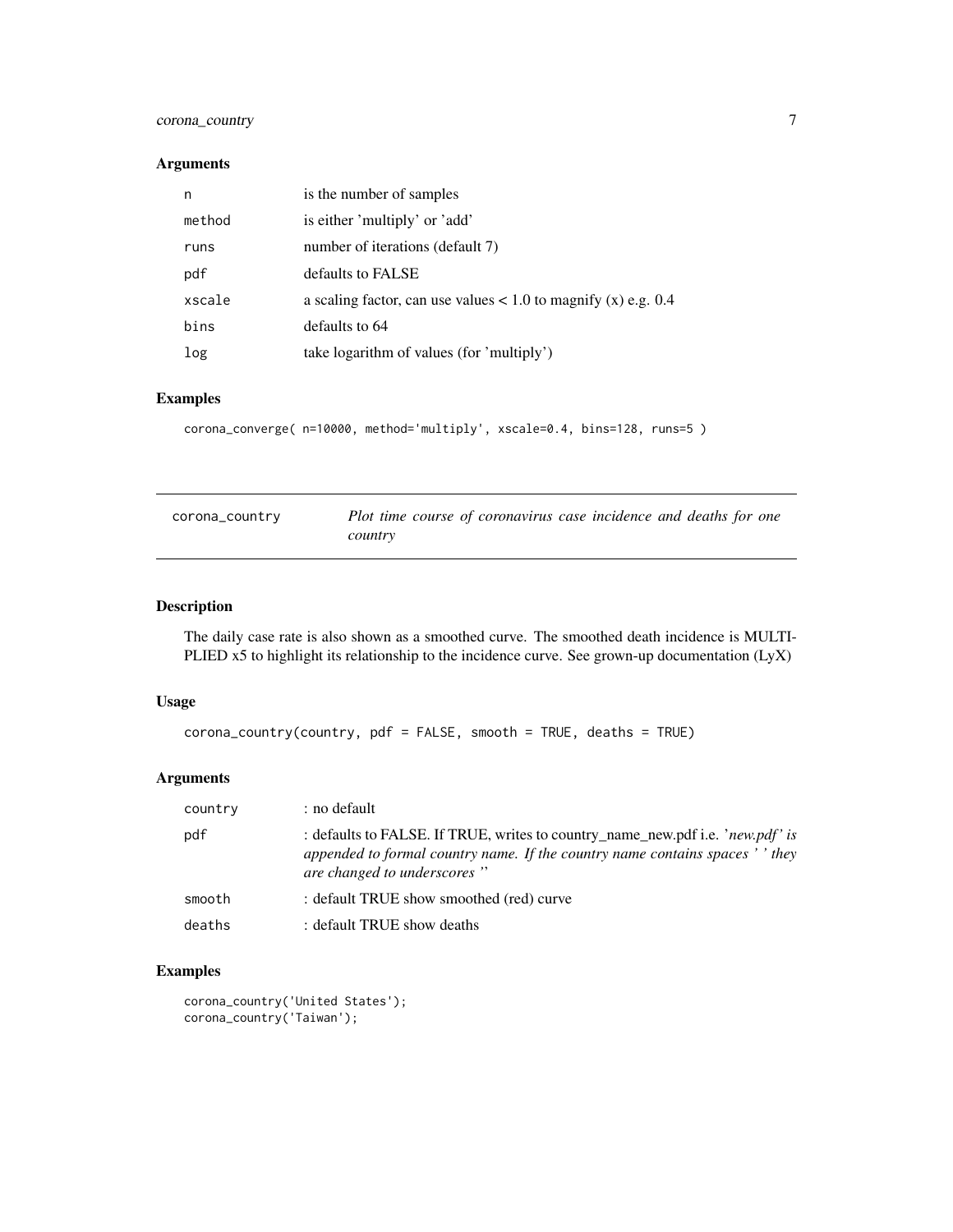<span id="page-7-0"></span>

Assumes the existence of the data frame djia, part of corona data.

#### Usage

corona\_dowjones(pdf = FALSE)

#### Arguments

pdf : will not print to PDF

#### Examples

corona\_dowjones ( )

#### corona\_life *Animate Conway's Game of Life*

#### Description

The canvas (arena) wraps around vertically and horizontally! Execution will take some time. Results will be viewed differently depending on your system's default viewer for animated GIF files.

#### Usage

```
corona_life(
  pattern = "soup",
  side = 50,
  steps = 100,
  density = 0.3,
  filename = NULL,
  wrap = TRUE,fps = 20,pause = 10\mathcal{E}
```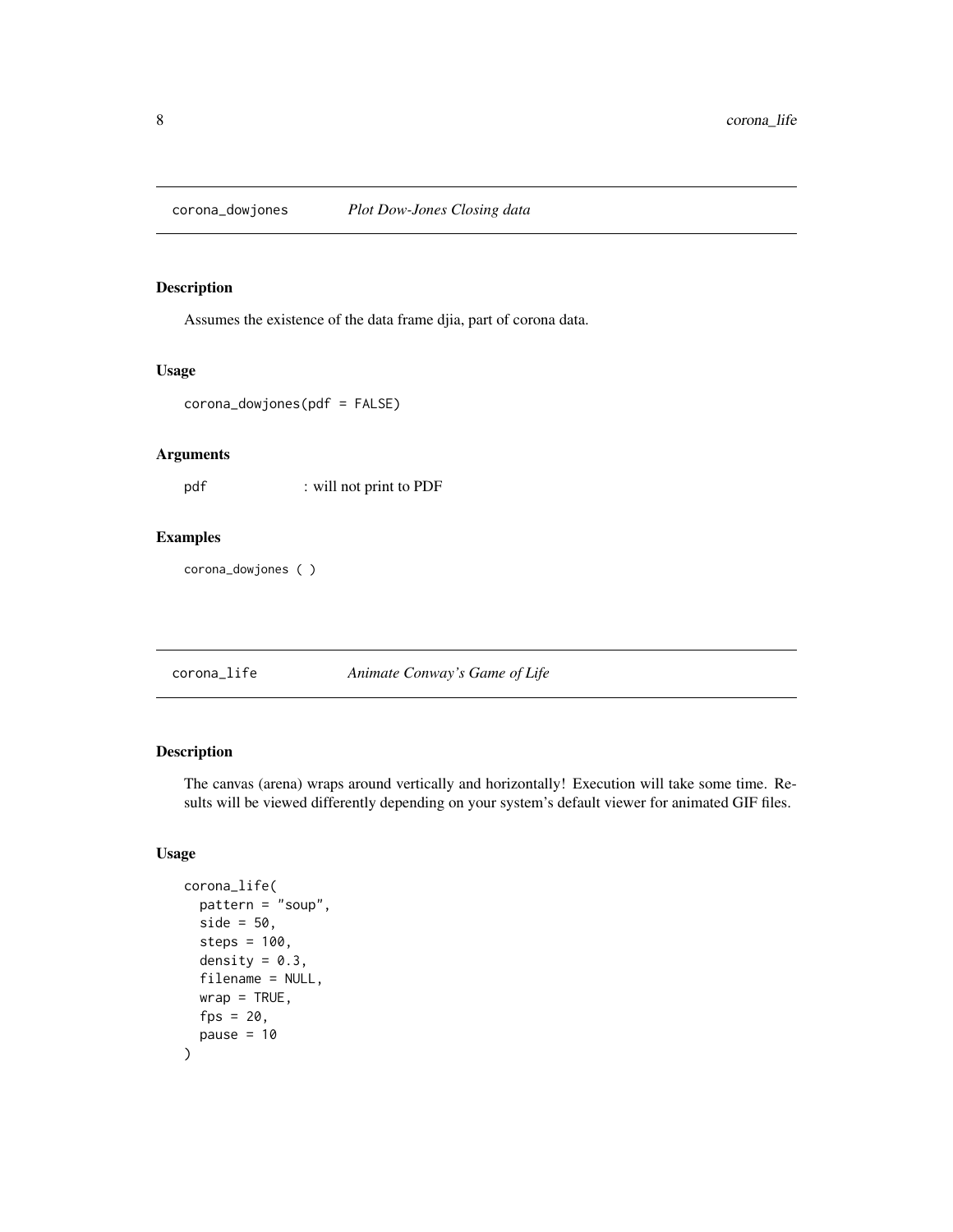#### <span id="page-8-0"></span>corona\_lockdown 9

#### **Arguments**

| pattern  | Defaults to 'soup' but there are many other well-known options: blinker ttetro-<br>mino rpentomino toad beehive beacon clock pulsar pentadecathlon galaxy space-<br>ship glidergun piheptomino switchengine conway acorn rabbits boring static<br>patterns: block snake eater |
|----------|-------------------------------------------------------------------------------------------------------------------------------------------------------------------------------------------------------------------------------------------------------------------------------|
| side     | The number of elements on the area's side (width or height)                                                                                                                                                                                                                   |
| steps    | The number of frames                                                                                                                                                                                                                                                          |
| density  | $0.0-1$ The density of the initial, random items ('soup')                                                                                                                                                                                                                     |
| filename | writes to this file name e.g. foo.gif (NULL for current GIF device)                                                                                                                                                                                                           |
| wrap     | Wrap around                                                                                                                                                                                                                                                                   |
| fps      | Frames per second                                                                                                                                                                                                                                                             |
| pause    | Initial pause                                                                                                                                                                                                                                                                 |

#### Examples

```
## Not run:
corona_life( filename='animation.gif', side=50, steps=500, density=0.2 )
corona_life( side=100, steps=1000, pattern='rpentomino', wrap=FALSE )
corona_life( side=30, steps=120, pattern='spaceship' )
corona_life( side=100, steps=400, pattern='switchengine' )
corona_life( side=20, steps=30, pattern='clock' )
corona_life( side=20, steps=30, pattern='galaxy' )
corona_life( side=100, steps=200, pattern='glidergun' )
corona_life( side=45, steps=130, pattern='conway', fps=8, pause=40)
## End(Not run)
```
corona\_lockdown *Draw multiple smoothed graphs of new daily cases, with lockdown date, if present*

#### Description

By default limited to countries with population > 4M, and over 200 cases. This may take over 5s to run, depending on your hardware.

#### Usage

```
corona_lockdown(
  pdf = FALSE,minpeople = 4e+06,
  mincases = 200,
  \text{cols} = 7.
  striptextsize = 10,
  textsize = 10,
  legendx = 0.94,
  legendy = 0.02)
```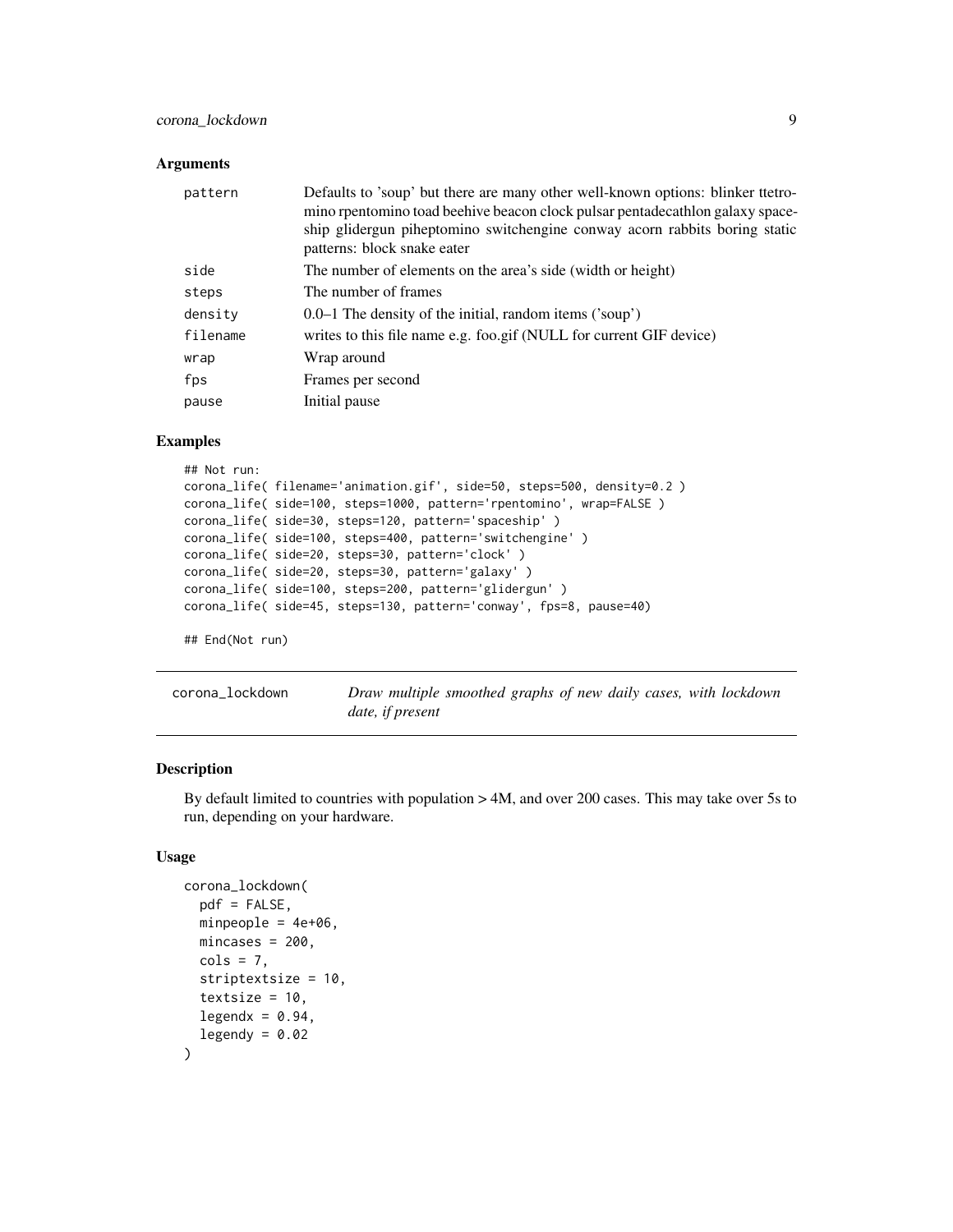#### Arguments

| pdf           | print to PDF                                |
|---------------|---------------------------------------------|
| minpeople     | Minimum population for the country          |
| mincases      | Minimum number of COVID-19 cases            |
| cols          | Number of columns to display, default $= 7$ |
| striptextsize | size of text in country names               |
| textsize      | Size of text header                         |
| legendx       | X position of legend                        |
| legendy       | Y position of legend                        |

#### Examples

```
## Not run:
corona_lockdown( cols=14 )
```
## End(Not run)

corona\_metabolism *Allometric scaling of metabolic rates*

#### Description

Log-log plot of mammalian weights (grams) against metabolic rates. The PDF file is allometry.pdf.

#### Usage

```
corona_metabolism(pdf = FALSE, base = 10)
```
### Arguments

| pdf  | will not print to PDF           |
|------|---------------------------------|
| base | base for logarithms, default 10 |

### Examples

corona\_metabolism ( )

<span id="page-9-0"></span>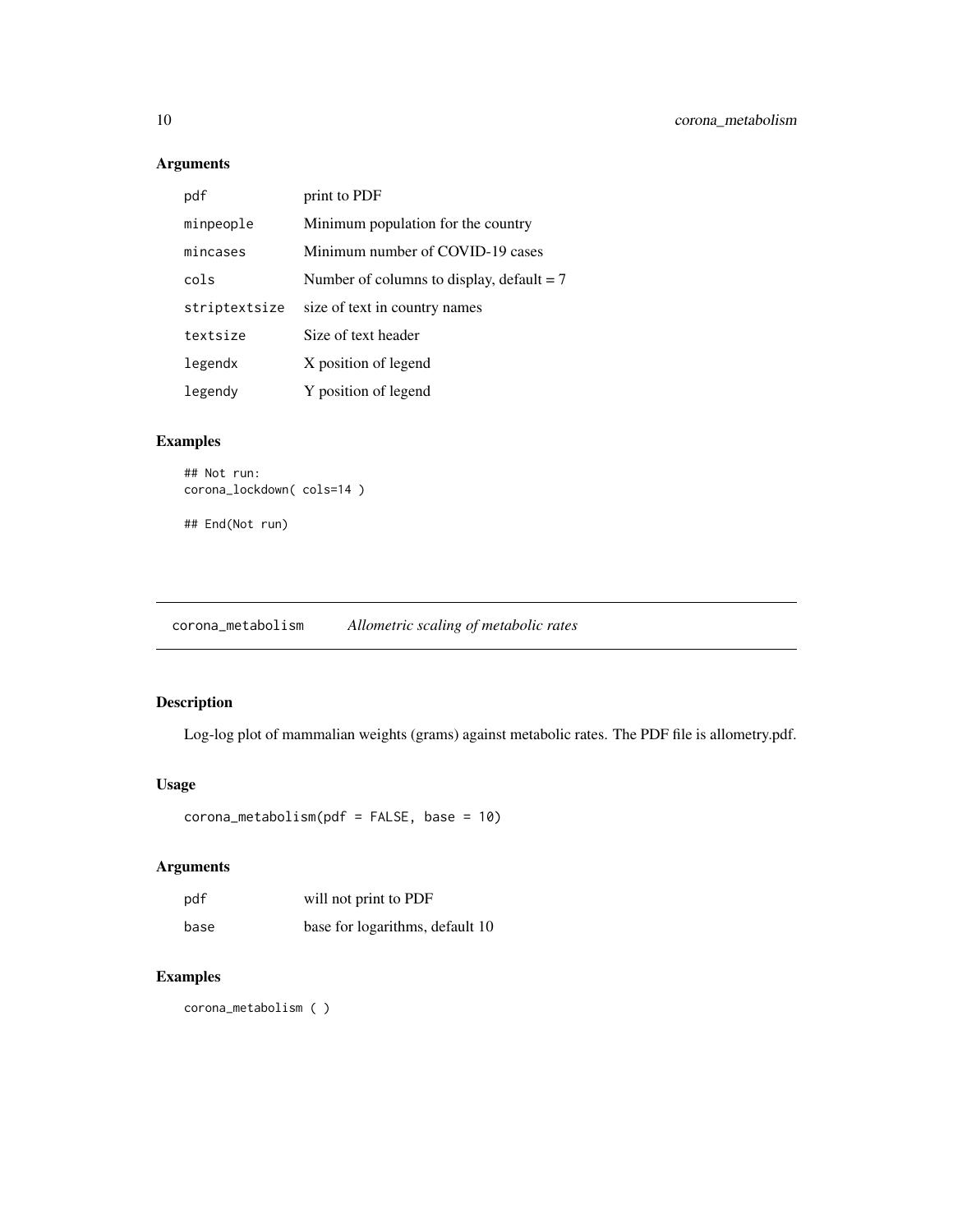<span id="page-10-0"></span>

A Monte Carlo simulation of the Monty Hall problem

#### Usage

```
corona_monty(runs = 100)
```
#### Arguments

runs specifies the number of parallel simulations, default=100.

#### Examples

```
corona_monty ( runs=10000 )
```
corona\_rabbits *Demonstrate (graph) exponential growth of rabbit population:*

#### Description

For finer details, see the LyX/PDF documentation.

#### Usage

```
corona_rabbits(topyear = 6, pdf = FALSE)
```
#### Arguments

| topyear | is last year, defaults to 6                  |
|---------|----------------------------------------------|
| pdf     | Will not print to PDF if FALSE (the default) |

#### Examples

corona\_rabbits( topyear=10)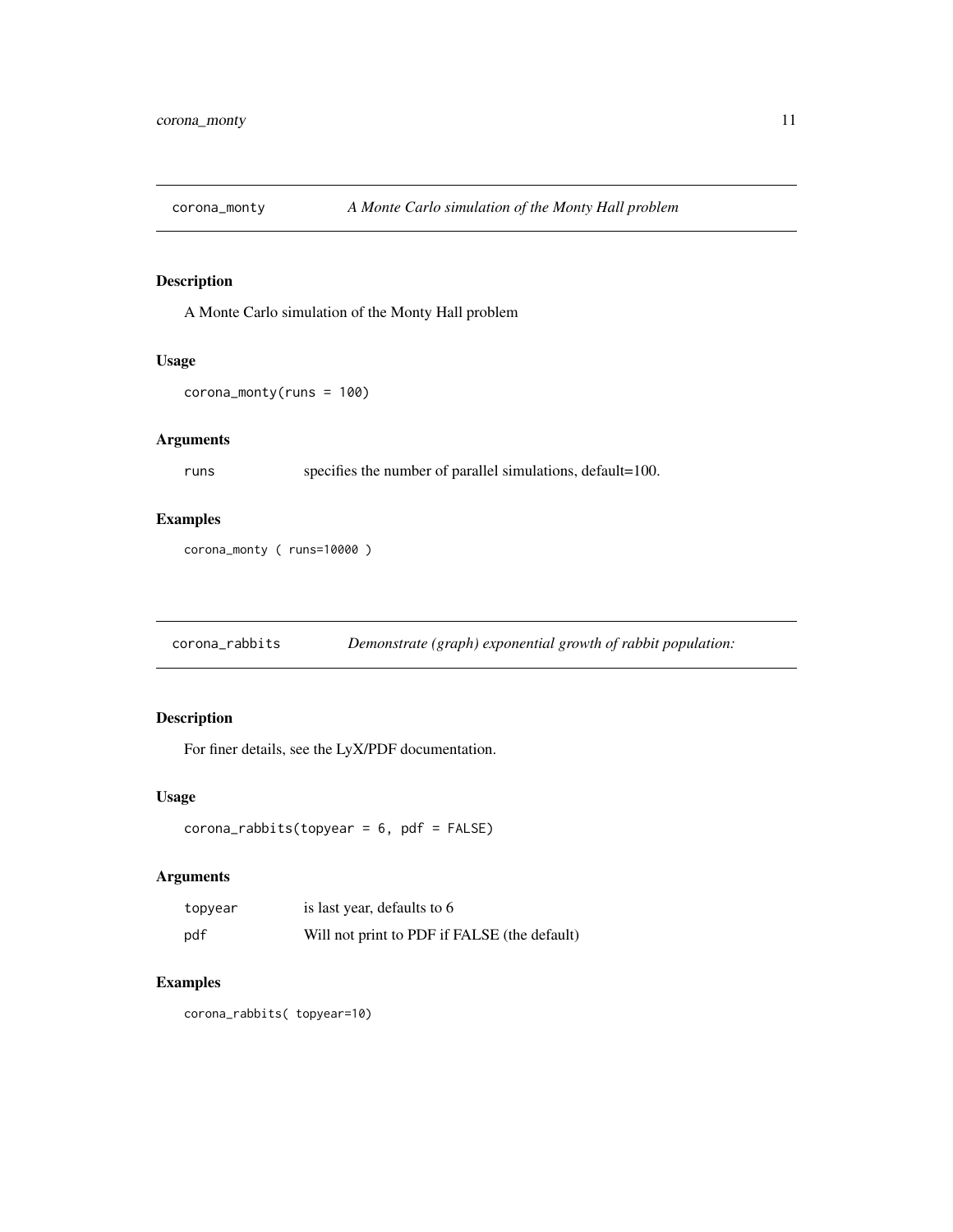<span id="page-11-0"></span>

Defaults to Italy, as this was our demonstration. Add a linear regression by specifying smooth=TRUE.

#### Usage

```
corona_totals(
  country = "Italy",
  daystart = 60,
  dayend = 76,
 pdf = FALSE,
  log = FALSE,smooth = FALSE,
 prefix = "")
```
#### Arguments

| country  | Text name of country (in owid frame)                                                |
|----------|-------------------------------------------------------------------------------------|
| daystart | first day                                                                           |
| dayend   | last day to plot                                                                    |
| pdf      | TRUE will print value                                                               |
| log      | TRUE will take base 10 logarithm of y-axis values                                   |
| smooth   | TRUE will try to fit linear model (use with logarithm)                              |
| prefix   | defaults to "; a text value will be prefixed to PDF name <i>after</i> country_name. |
|          |                                                                                     |

#### Examples

```
corona_totals( country='Italy', daystart=60, dayend=76, log=TRUE, smooth=TRUE )
corona_totals(country='United Kingdom', log=TRUE, smooth=TRUE)
```

| corona trends | Plot Google Trends data for searches involving the word 'coron- |  |
|---------------|-----------------------------------------------------------------|--|
|               | <i>avirus'.</i>                                                 |  |

#### Description

Just plot the lines.

#### Usage

corona\_trends(pdf = FALSE)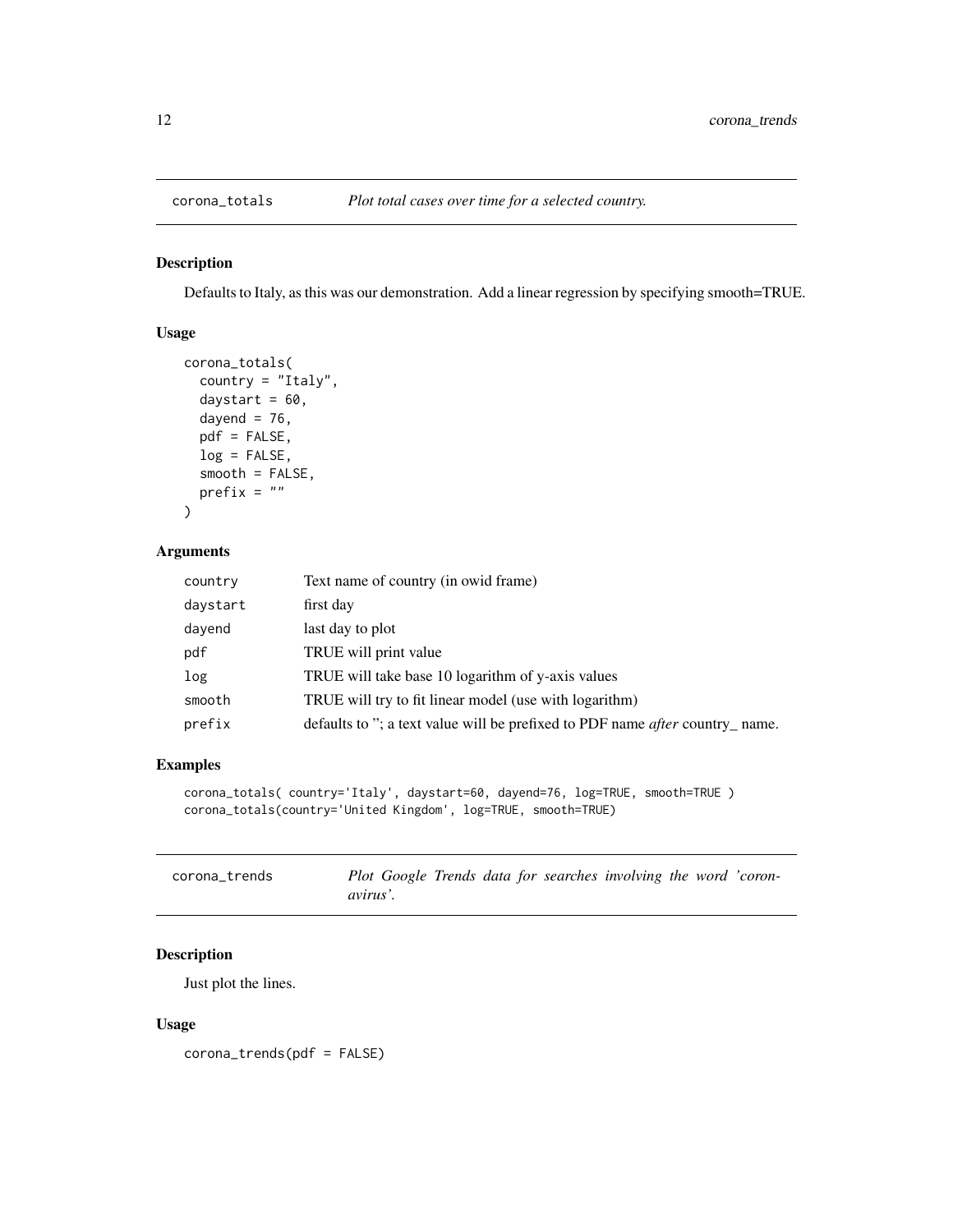#### <span id="page-12-0"></span>corona\_vienna 13

#### Arguments

pdf default FALSE will *not* print the PDF file

#### Examples

corona\_trends ( )

corona\_vienna *Plot Semmelweis' original data from Vienna.*

#### Description

First simply 'plots the dots'; subsequently draws a run chart with a transition at the point where he instituted hand-washing.

#### Usage

corona\_vienna(pdf = FALSE)

#### Arguments

pdf default FALSE will *not* print the two PDF files: semmelweis\_plot.pdf semmelweis\_run.pdf

#### Examples

corona\_vienna ( )

country\_dead *Plot country deaths by week, with various adjustments:*

#### Description

Assumes the existence of the data frame stmf containing relevant iso\_codes for countries. The unusual codes GBRTENW and GBR\_SCO represent England+Wales and Scotland. You can obtain a list of countries by country\_dead('?'), forcing a diagnostic error!

#### Usage

country\_dead(country = "England+Wales", pdf = FALSE, save = FALSE)

#### Arguments

| country | Country name                        |
|---------|-------------------------------------|
| pdf     | default FALSE will not print to PDF |
| save    | Do we save the data as a CSV        |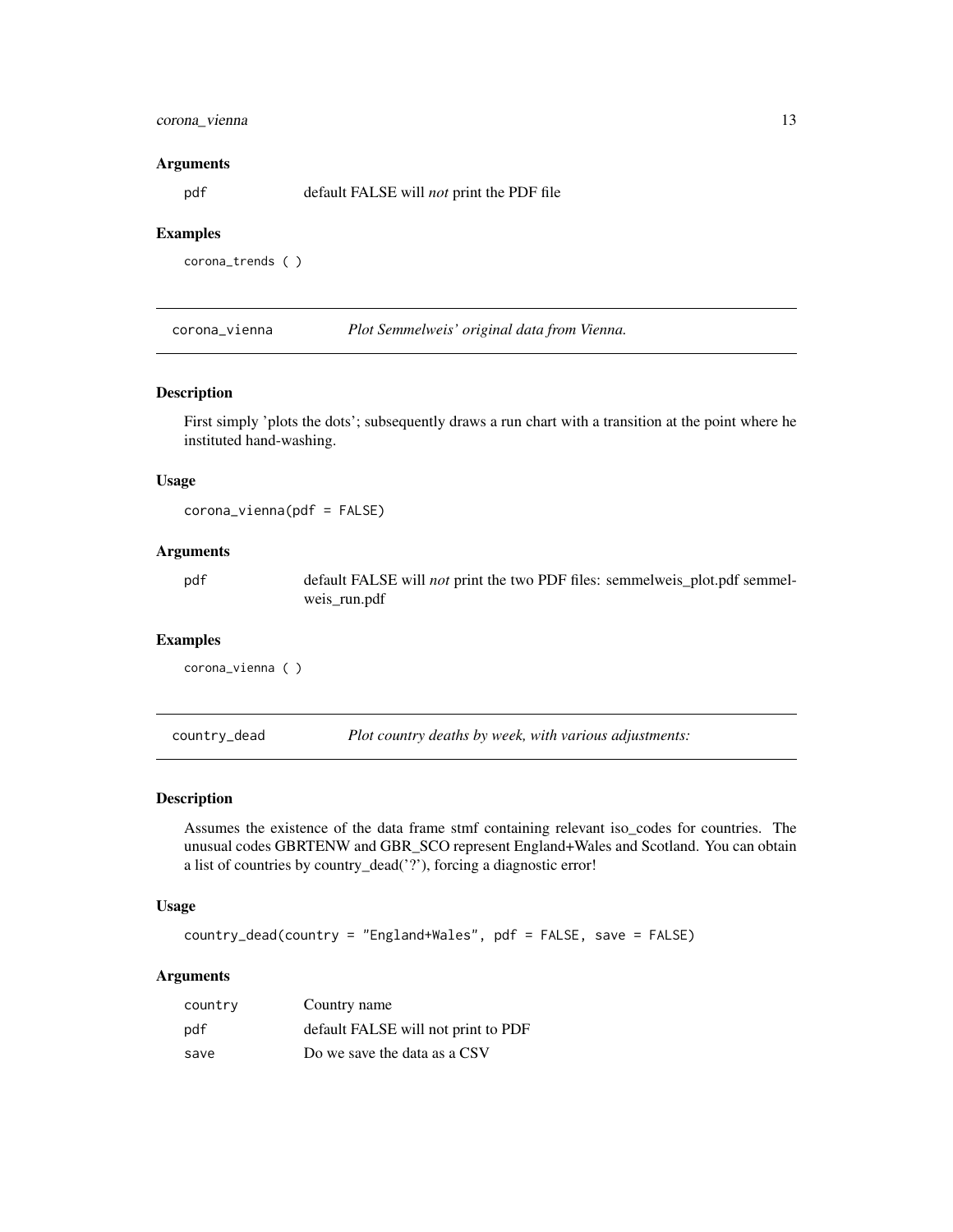#### <span id="page-13-0"></span>Details

The columns in the frame stmf are just 'iso\_code', 'Year', 'Week', and 'Deaths'. Draws three graphs:

- 1. Raw data with a linear regression line, over n years;
- 2. Data with secular adjustment;
- 3. Data adjusted for a 'summer baseline' using the "other n years of data" after secular adjustment.

#### Examples

country\_dead( 'New Zealand' )

#### djia *Historical Dow Jones Industrial Average prices.*

#### Description

Historical Dow Jones Industrial Average prices.

#### Usage

djia

#### Format

A data frame with 110 rows (current)

Date Date of transaction—excludes weekends etc

Open Opening average

High Maximum over the day

Low Minimum

Close Closing price

#### Source

<https://www.wsj.com/market-data/quotes/index/DJIA/historical-prices>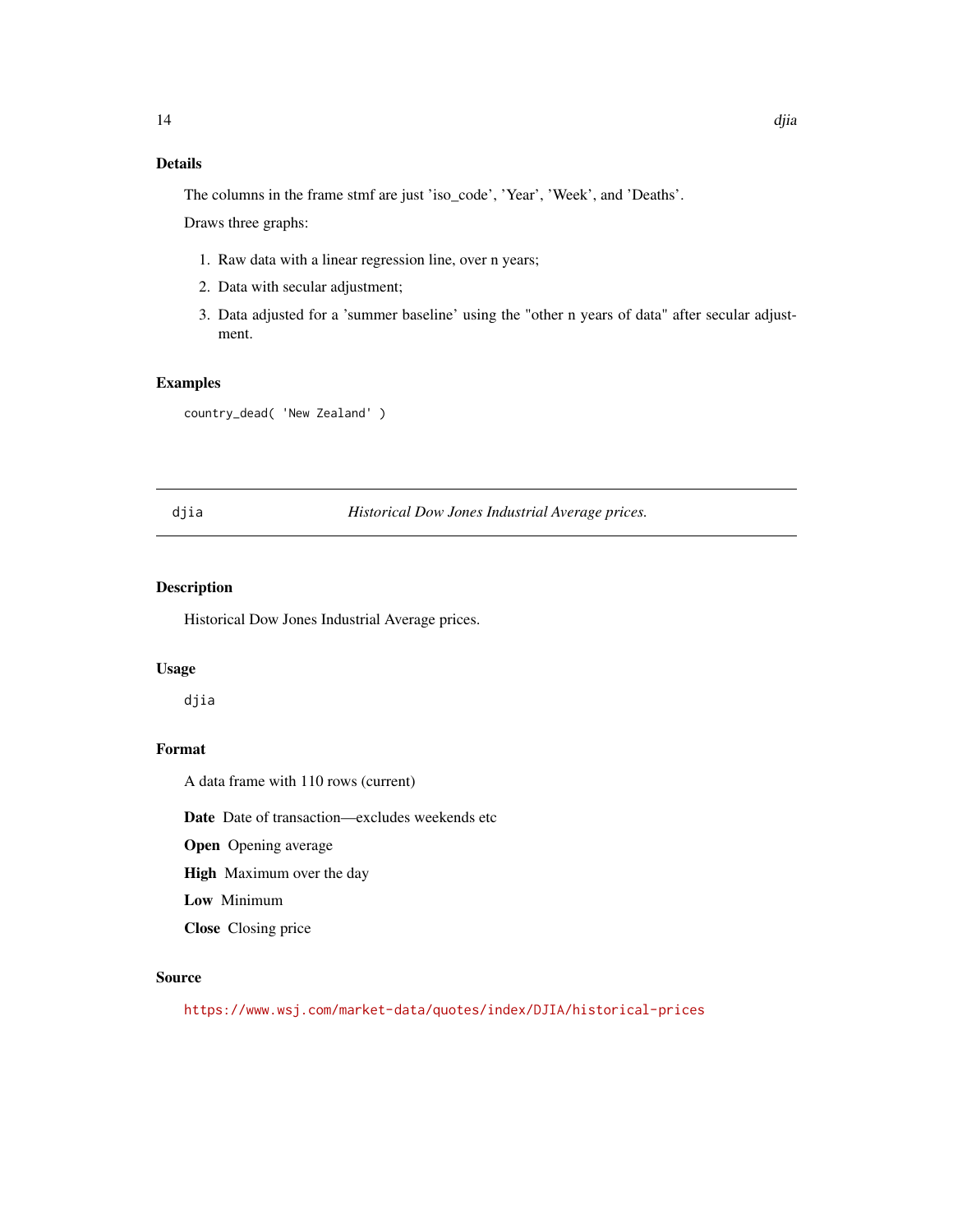<span id="page-14-0"></span>

Google trends search for 'coronavirus'.

#### Usage

gt

#### Format

A data frame with 155 rows (current)

Date Date in format YYYY-MM-DD

Day

coronavirus Coronavirus 'interest' as percentage of maximum count

#### Source

<https://trends.google.com/trends/>

life *The game of life.*

#### Description

This specifies initial conditions, using a clumsy storage format as below.

#### Usage

life

#### Format

A data frame with 213 rows.

x x co-ordinate of an active cell

y y co-ordinate

pattern A name like 'blinker' — will be common to several rows, specifying a Game of Life pattern

#### Source

(internal generation)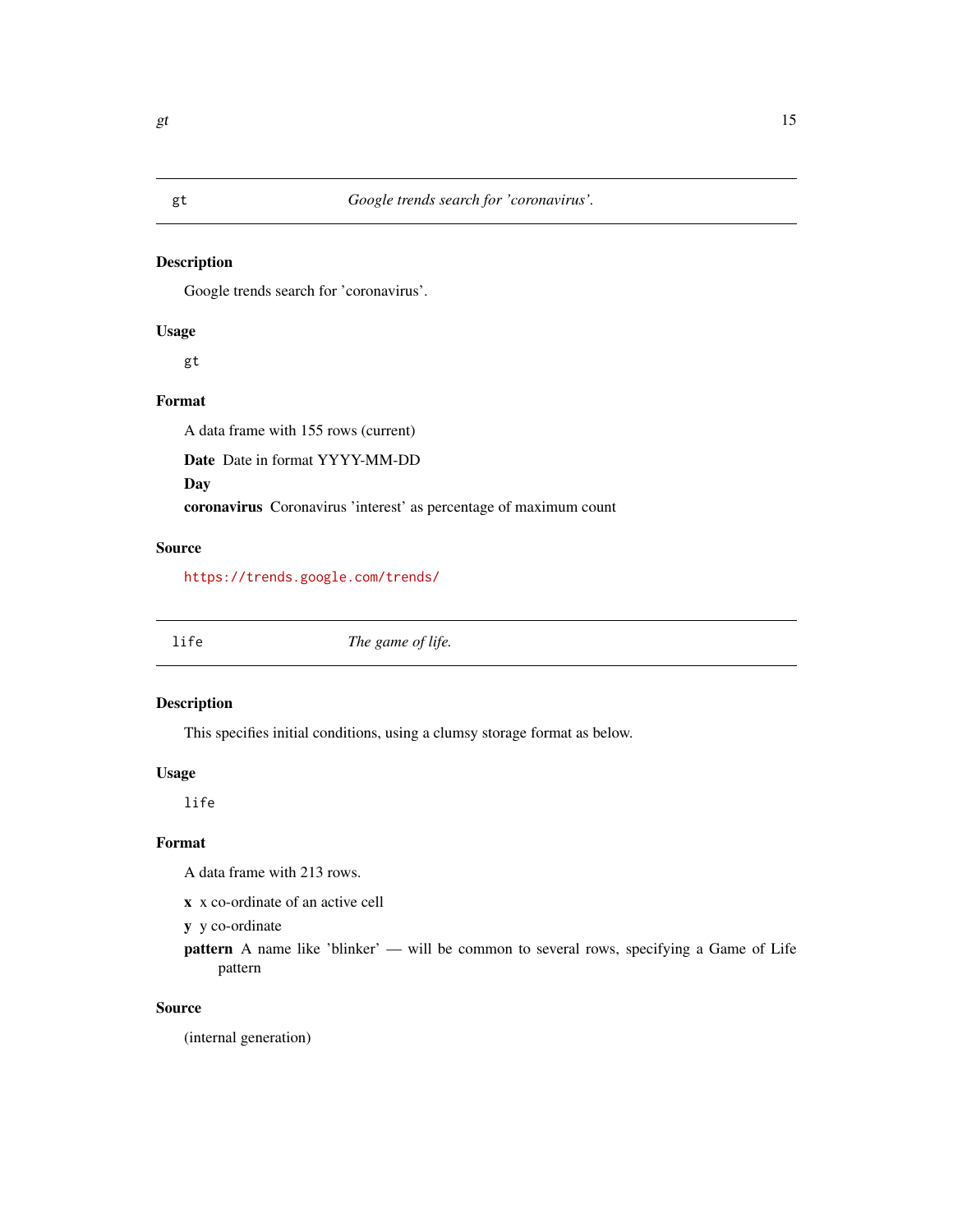<span id="page-15-0"></span>

Approximate dates of full lockdown in various countries.

#### Usage

lock

#### Format

A data frame with 110 rows (current)

iso\_code Country

Lockdown Date of lockdown YYYY-MM-DD

nature Text description: national | partial | advice | empty(none)

#### Source

Various data sources.

owid *Wide-ranging data from Our World In Data. I only use a tiny part.*

#### Description

Wide-ranging data from Our World In Data. I only use a tiny part.

#### Usage

owid

#### Format

A data frame with 17,013 rows (current)

iso\_code ISO 3-letter country code

date Date for this row of data

total\_cases total cases to date

new\_cases new cases

total\_deaths eponymous

new\_deaths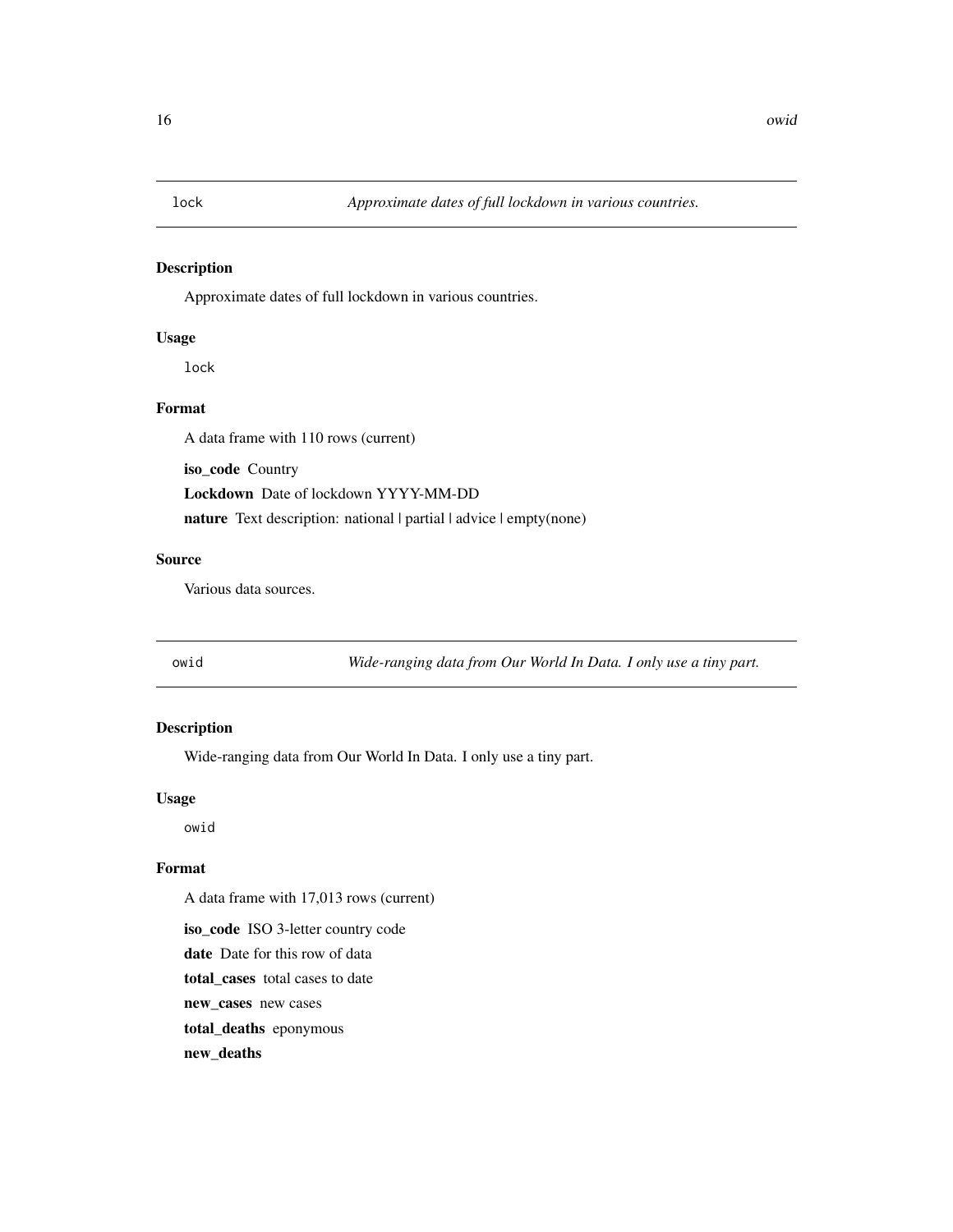#### <span id="page-16-0"></span>stmf and the state of  $\frac{17}{2}$

total\_tests Recorded tests in toto new\_tests Eponymous tests\_units stringency\_index How severe the lockdown was

#### Source

<https://github.com/owid/covid-19-data/tree/master/public/data>

stmf *Deaths, by week, for various countries.*

#### Description

Deaths, by week, for various countries.

#### Usage

stmf

#### Format

A data frame with 22678 rows.

iso\_code Normally a 3-character country code e.g. NZL, AUT. England+Wales=GBRTENW, Scotland=GBR\_SCO

Year YYYY

Week Week within that year, 1=1st

Deaths Number of deaths in that week

### X

#### Source

[https://www.ons.gov.uk/peoplepopulationandcommunity/birthsdeathsandmarriages/dea](https://www.ons.gov.uk/peoplepopulationandcommunity/birthsdeathsandmarriages/deaths/datasets/weeklyprovisionalfiguresondeathsregisteredinenglandandwales)ths/ [datasets/weeklyprovisionalfiguresondeathsregisteredinenglandandwales](https://www.ons.gov.uk/peoplepopulationandcommunity/birthsdeathsandmarriages/deaths/datasets/weeklyprovisionalfiguresondeathsregisteredinenglandandwales) [https://www](https://www.stats.govt.nz/experimental/covid-19-data-portal). [stats.govt.nz/experimental/covid-19-data-portal](https://www.stats.govt.nz/experimental/covid-19-data-portal) [https://www.scb.se/en/finding-st](https://www.scb.se/en/finding-statistics/statistics-by-subject-area/population/population-composition/population-statistics/#_Tablesandgraphs)atistics/ [statistics-by-subject-area/population/population-composition/population-statist](https://www.scb.se/en/finding-statistics/statistics-by-subject-area/population/population-composition/population-statistics/#_Tablesandgraphs)ics/ [#\\_Tablesandgraphs](https://www.scb.se/en/finding-statistics/statistics-by-subject-area/population/population-composition/population-statistics/#_Tablesandgraphs) and also (registration now required) <https://www.mortality.org/>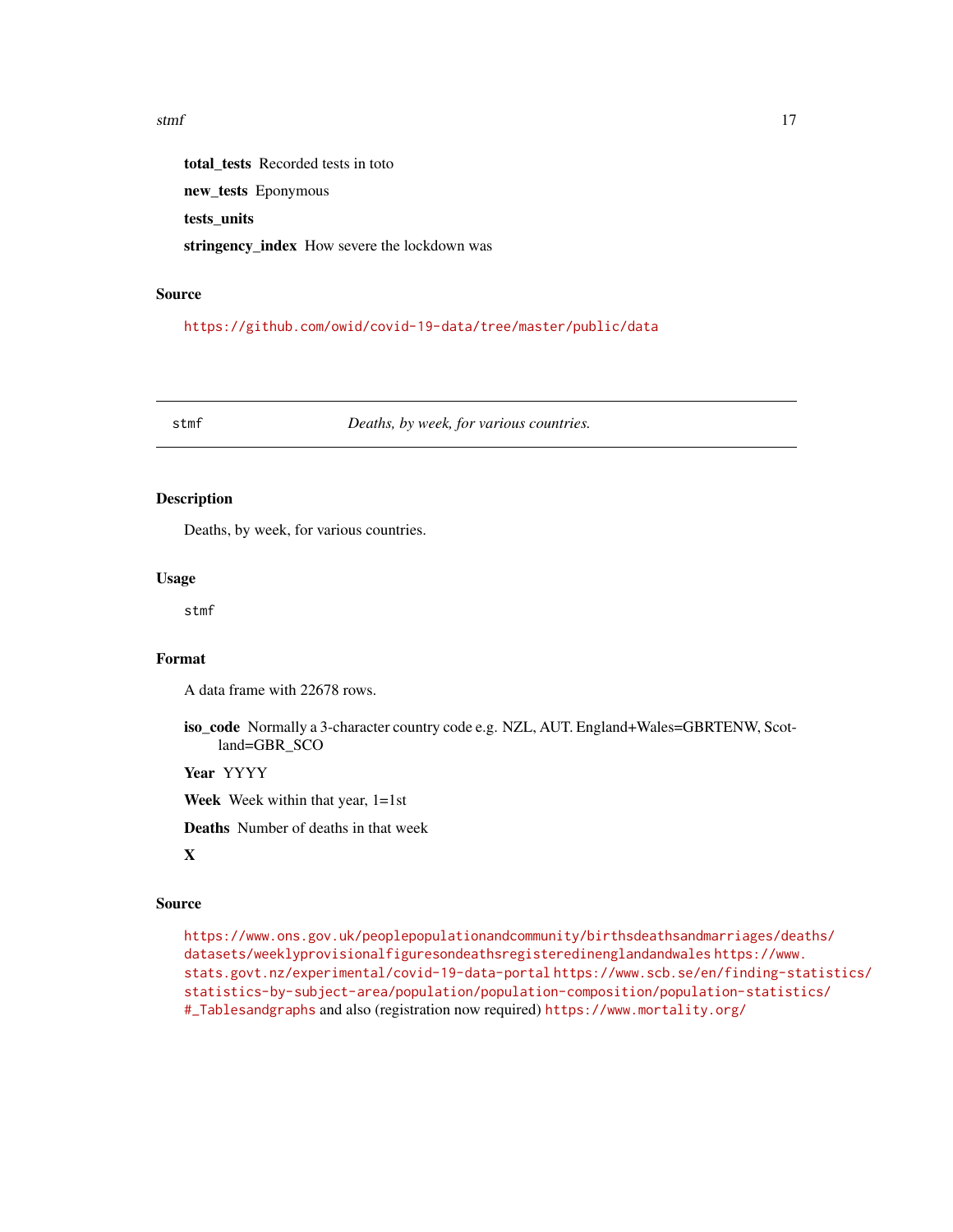<span id="page-17-0"></span>

Semmelweis' data on Deaths of parturients in Vienna

#### Usage

vienna

#### Format

A data frame with 98 rows

date Date of the start of each month YYYY-MM-01

births Number of births during that month

deaths Number of maternal deaths during that month

#### Source

[https://en.wikipedia.org/wiki/Historical\\_mortality\\_rates\\_of\\_puerperal\\_fever](https://en.wikipedia.org/wiki/Historical_mortality_rates_of_puerperal_fever)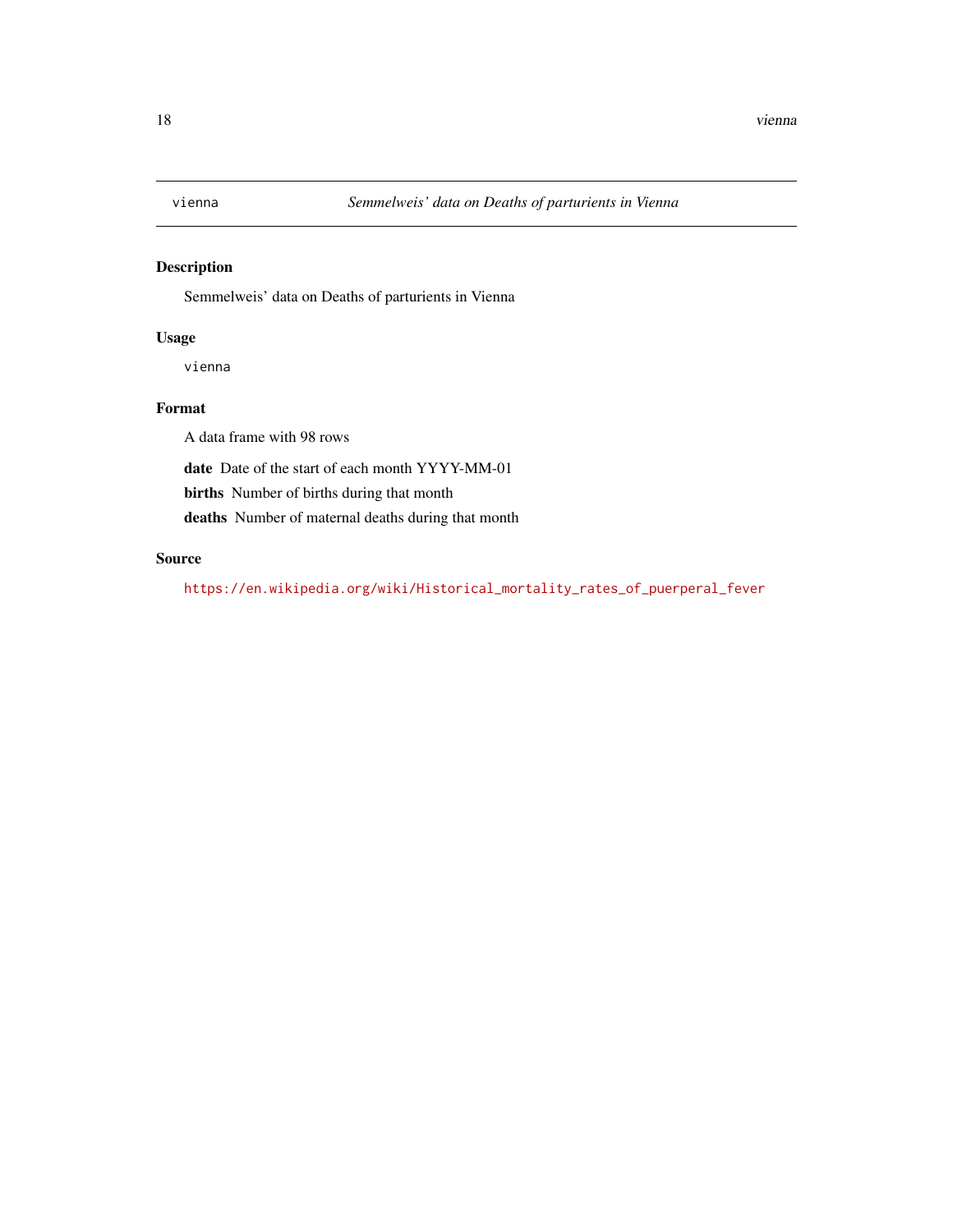# <span id="page-18-0"></span>Index

∗ Benford corona\_converge, [6](#page-5-0) ∗ Carlo corona\_monty, [11](#page-10-0) ∗ Conway corona\_life, [8](#page-7-0) ∗ Figures corona\_all, [5](#page-4-0) ∗ Google corona\_trends, [12](#page-11-0) ∗ Hall corona\_monty, [11](#page-10-0) ∗ Kleiber corona\_metabolism, [10](#page-9-0) ∗ Monte corona\_monty, [11](#page-10-0) ∗ Monty corona\_monty, [11](#page-10-0) ∗ Nanny corona, [5](#page-4-0) corona\_all, [5](#page-4-0) ∗ PDF corona\_all, [5](#page-4-0) ∗ Rona corona, [5](#page-4-0) corona\_all, [5](#page-4-0) ∗ Semmelweis corona\_vienna, [13](#page-12-0) ∗ Trends corona\_trends, [12](#page-11-0) ∗ Vienna corona\_vienna, [13](#page-12-0) ∗ allometric corona\_metabolism, [10](#page-9-0) ∗ allometry corona\_metabolism, [10](#page-9-0) ∗ animation corona\_life, [8](#page-7-0) ∗ average

corona\_dowjones, [8](#page-7-0) ∗ book corona\_all, [5](#page-4-0) ∗ cases corona\_totals, [12](#page-11-0) ∗ central corona\_converge, [6](#page-5-0) ∗ citymapper corona\_citymap, [6](#page-5-0) ∗ citymap corona\_citymap, [6](#page-5-0) ∗ coronavirus corona\_monty, [11](#page-10-0) corona\_trends, [12](#page-11-0) ∗ corona corona, [5](#page-4-0) corona\_all, [5](#page-4-0) corona\_citymap, [6](#page-5-0) corona\_converge, [6](#page-5-0) corona\_country, [7](#page-6-0) corona\_dowjones, [8](#page-7-0) corona\_life, [8](#page-7-0) corona\_lockdown, [9](#page-8-0) corona\_metabolism, [10](#page-9-0) corona\_monty, [11](#page-10-0) corona\_rabbits, [11](#page-10-0) corona\_totals, [12](#page-11-0) corona\_trends, [12](#page-11-0) corona\_vienna, [13](#page-12-0) country\_dead, [13](#page-12-0) ∗ countries corona\_citymap, [6](#page-5-0) ∗ country corona\_country, [7](#page-6-0) corona\_totals, [12](#page-11-0) ∗ daily corona\_citymap, [6](#page-5-0) ∗ datasets allo, [2](#page-1-0)